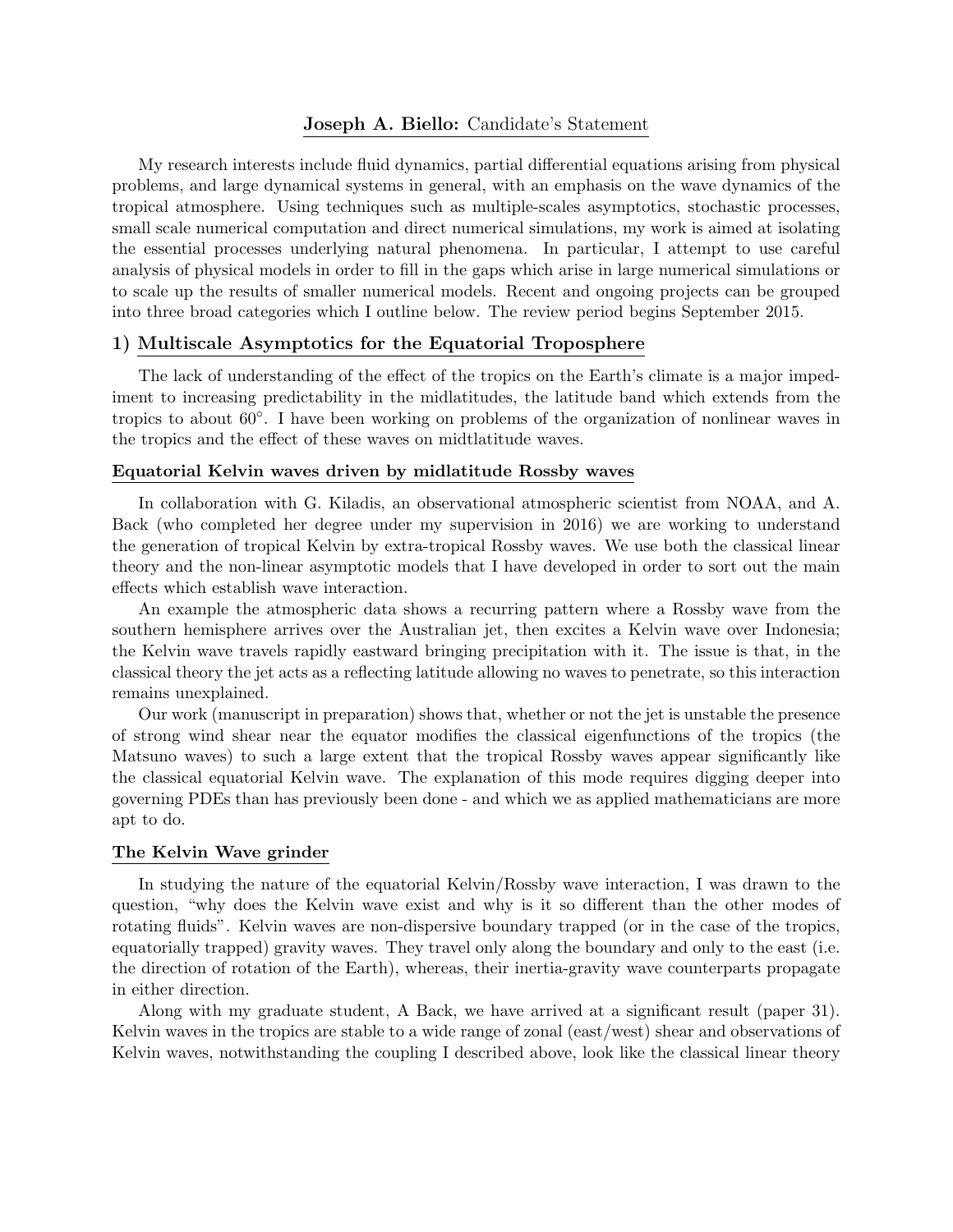- with one glaring difference. The observational record shows that there are no Kelvin waves on the largest horizontal scales in the equatorial troposphere. (These are the scales on which the Madden-Julian Oscillation is active, and I will say more about them below). Using the multi-scale asymptotics from my work of 2004 with Majda we found that, since the meridional (north/south) circulation, albeit weaker than the zonal circulation, has a strong convergence at the equator, it is strongly felt by the lowest frequency waves in the tropics. In fact, we have identified a "grinder" mechanism whereby the meridional circulation grinds (thereby dispersing) any low frequency waves - the longest scale Kelvin waves are the most prominent of these.

This is the first identification of a mechanism for this gap in the observational spectrum and we speculate that it may have a significant effect on the onset of the Madden-Julian Oscillation (see below).

I have also begun a collaboration with J. Guerra, a postdoc in the Atmospheric Sciences group at UC Davis where we are studying the predictions of the Kelvin Wave Grinder in a controlled numerical experiment.

### Why Kelvin waves?

The structure of the equatorial shallow water equations leaves a nagging question; why are there three boundary trapped waves, a Kelvin wave and two mixed Rossby-Gravity waves. Along with T. Dimofte, we were invited by Science Magazine to write a perspectives article on another paper which provided a topological explanation for this question (paper 30). The authors claimed to identify the Kelvin and mixed Rossby waves using a computation of the Berry Phase associated with the shallow water equations. Our article contextualizes that paper both for atmospheric scientists and for mathematicians. Since we wrote the article, we have uncovered subtle errors in the counting arguments used to rationalize these 3 boundary trapped modes. We intend to continue our work to describe the topological origin of the boundary trapped waves and speculate that the Kelvin wave is, in fact, not properly described by the differences in the Berry Phases of gravity and Rossby waves.

With J. Hunter we have been exploring the behavior of Kelvin waves in a circular tank - using the curvature as a small parameter with which to break the symmetry of the flat interface Kelvin wave problem.

# The Madden-Julian Oscillation (MJO)

My ongoing collaboration with A.J. Majda (NYU) has included M. Remmel (UC Davis) and now, Xiaoyun Niu (grad student ASGG) and Jennifer Piaseczny (grad student ASGG).

Our (with Majda) two most significant paper on this topic have each been cited almost a hundred times, indicating that our multi scale model of the MJO has made a significant impact in tropical meteorology. In our pioneering work, we developed a multiscale asymptotic theory of planetary scale waves in the tropical atmosphere [12,13] which was the first multiscale understanding of the Madden-Julian Oscillation (MJO), a phenomenon described as the "holy grail" of tropical meteorology.

The MJO is a wave of organized convective activity which begins over Indonesia, propagates eastward with a velocity of about 5 ms−<sup>1</sup> , ends over the tropical eastern Pacific, and has a period of about 40-50 days. It is latitudinally confined to the tropics, but longitudinally global in nature; it is a major component of intraseasonal weather variability in the tropics, and our lack of theoretical understanding of this phenomenon is a major limitation in medium range midlatitude weather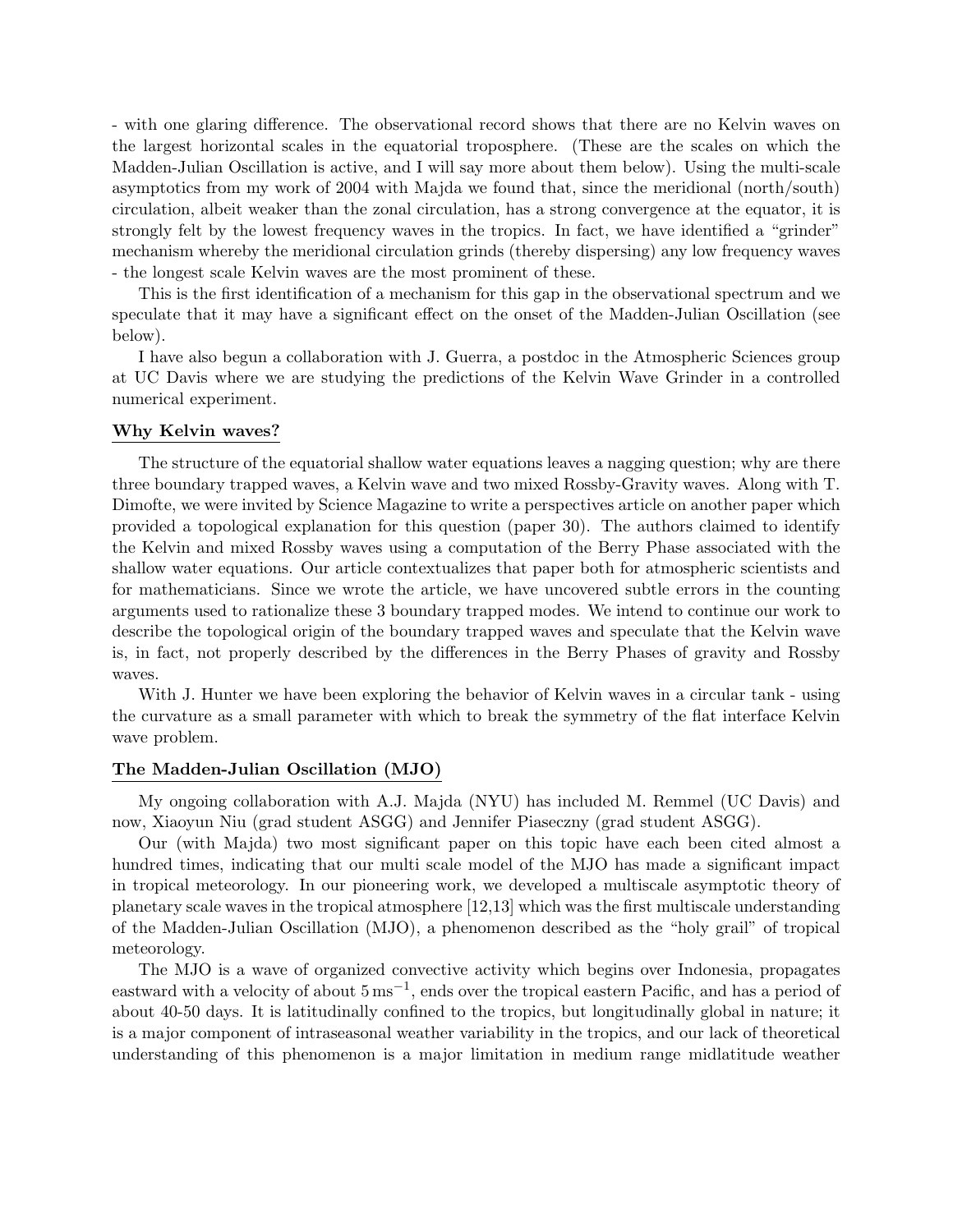predictability. Though the MJO has been observed in nature, it has yet to be convincingly simulated in large scale computations, the culprit being the lack of resolution of the correct scales of the interaction. Using a multi-scale asymptotic framework, we are able to show the vertical flux of zonal momentum arising from small scales drives to planetary scale organized flows seen in the Madden-Julian Oscillation.

In Biello/Majda (2010) [17], we generalized the multi-scale framework to allow for stronger background flows, which we expect in nature due to the Hadley circulation. X. Niu and J. Piaseczny (my graduate students in the Atmospheric Sciences Graduate Group) are using these multiscale equations with a sub-grid, cloud model to study the development of organization on the planetary scales in the tropics. J. Piaseczny is studying stochastic prescribed forcing, while X. Niu is studying a semi-linear closure which describes the effect of moist convection.

Atmospheric scientists prefer numerical results to analytic results. I have begun a collaboration with F. Rubini (Univ. of Firenze) and P. Ruggieri (Univ. of Bologna) using the European Center for Midrange Weather Forecasting general circulation model of the atmosphere. This is one of the model used for studying anthropogenic global warming, and we are using it in an idealized state in order to test the hypotheses of the multiscale MJO theory.

### Matching Tropical and Extra-Tropical Dynamics on Diurnal Timescales

The classical simplification of the equations of fluid dynamics for atmospheric flows on one day to one month time scales are the so-called "quasi-geostrophic equations (QG)". The development of these equations relies on the balance between the pressure gradient force and the Coriolis force experienced by the circulating atmosphere. This balance fails in the equatorial regions and we know that different dynamics (the Matsuno equations) are appropriate to the tropics. These two simplifications have never been "stitched together" effectively, so that, to this day, there is no consistent simplified system of equations which describe the interaction of midlatitude QG with tropical dynamics.

While working on the ITCZ equations, I discovered a novel way to connect QG to simplified tropical dynamics; it connects not to the Matsuno theory, but to our ITCZ equations. Affecting this matching requires the use of the technique of matched asymptotic expansion, the willingness to discard the assumption that the Matsuno theory was the theory to match, and the flexibility of allowing a third, "sub-tropical" matching layer. While writing up this result, I discovered a gap in the matching theory which I have not yet been able to surmount. In collaboration with R. Klein (Free University Berlin), one of the originators of the multi scale theories of tropical dynamics, we have been working to bridge the gap in the matching theory.

The new equations describe Rossby wave packets confined to the upper or lower troposphere for which a KdV soliton is an exact solution. In [20] I numerically investigated the interaction of Rossby solitons in the presence of constant wind shear either in the upper or lower troposphere, or interacting with one another. The most interesting and novel behavior demonstrated by these solutions are oscillations between upper and lower troposphere solitons in the presence of a mean wind shear.

During the summer of 2018, I mentored 2 students, Polina Rychenkova and Ruicong (Claire) Zheng, in a project exploring the Riemann ellipsoids - which are the classical self-gravitating ellipsoidal solutions to the equations of fluid dynamics.

# (2) Nonlinear PDEs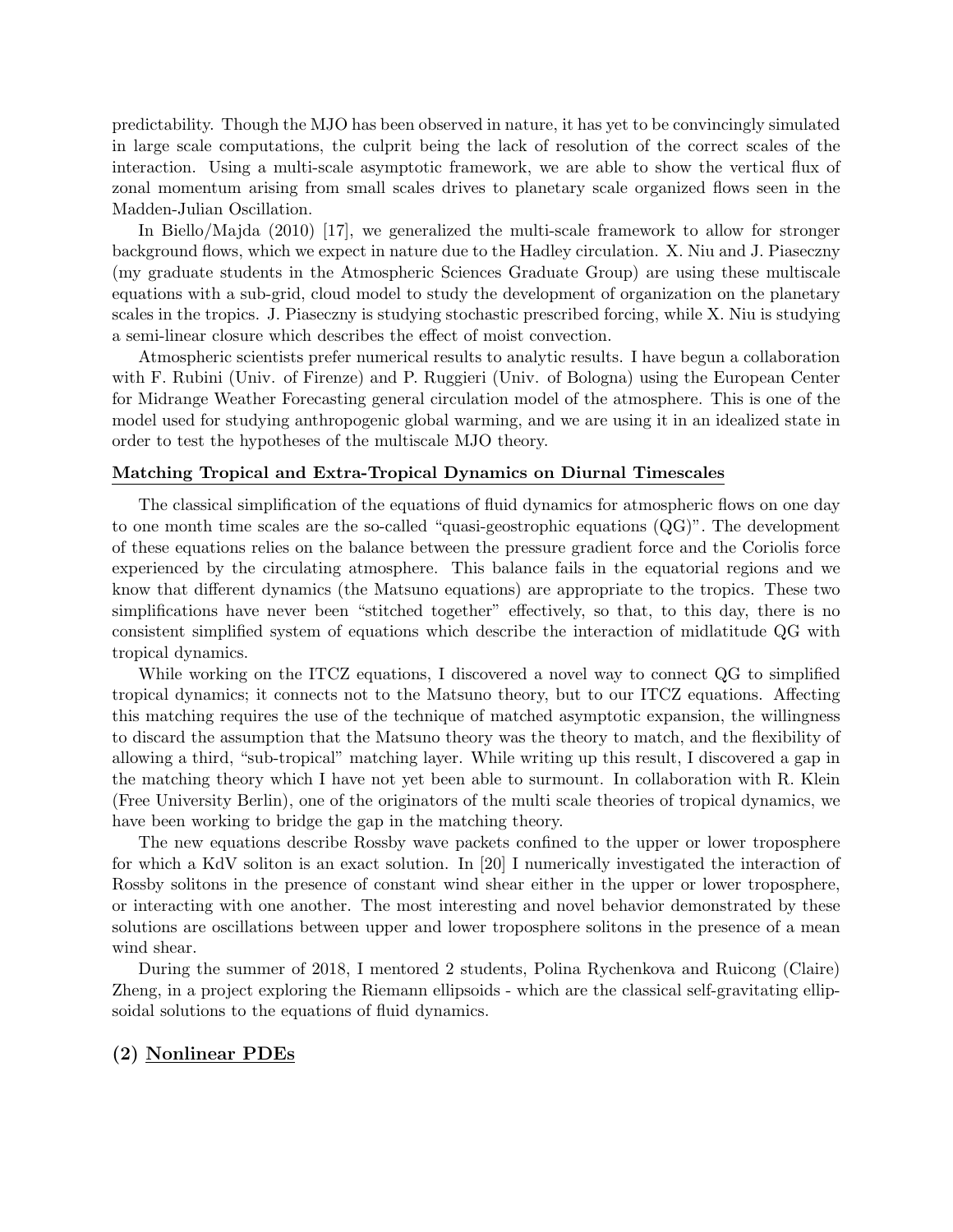### Nonlinear Surface Waves on Vorticity Discontinuities

Two dimensional fluid dynamics is described by a nonlinear, non-local partial differential equation for the vorticity of the flow. If the flow consists of vortex patches, within which the vorticity is constant, then the dynamics can be reduced to equations on the interfaces of those patches. A circular vortex with constant vorticity or a straight line vorticity discontinuity in the plane behave similarly when perturbed a small amount - they admit waves whose frequency is independent of their wavenumber. The properties of these nondispersive waves differ from hyperbolic nondispersive waves. In collaboration with John Hunter at UC Davis, we developed a description of the nonlinear evolution of such small perturbations [21]. Using multiple scale asymptotics, we derived nonlinear, nonlocal asymptotic equation governing small perturbations of the interface and showed how this equation also arises in the weakly nonlinear asymptotics or through a near identity transformation of the Burgers-Hilbert equation so that the latter provides an effective equation for the vorticity discontinuity problem. Our numerical simulations of the Burgers-Hilbert and the asymptotic equation show that they are in excellent agreement and, in particular, they both develop a singularity at corresponding times.

We are in the process of investigating this singularity by performing numerical simulations on the equations describing the vortex interface using a Lagrangian numerical method which I developed. Since the interface is constantly flapping, it is not at all obvious what a singularity in the asymptotic equation, which describes the height of an interface which is single valued as a function of coordinate, would correspond to in the vorticity dynamics: we have found that the answer is filaments. The interface becomes multiple valued over this small range and, as it oscillates, an extremely thin filament is formed. At each successive extremum of the oscillation, another filament is shed. This filamentation cannot be described by the amplitude equation and since it occurs on such small scales, it requires an enormous amount of numerical adaptivity to carefully resolve.

We are extending this analysis to non-local, non-linear PDEs of lower regularity, such as the surface quasi-geostrophic equations.

## Laplace's equation with many immersed spherical boundaries.

Along with R. Samson (emeritus Shell Research and Technology, Amsterdam), we developed a theory based on off-center monopoles for the steady-state diffusion equation and for the convectiondiffusion equation with a constant flow field. This exceedingly simple approach had not been previously explored and in Biello & Samson (2015) we show that it is exceedingly accurate for arbitrary number of spheres in the low Peclet number regime.

We extended our work to high Peclet numbers in [27] in SIAM J. Applied Mathematics. To extend our solution strategy to large Peclet number required careful matched asymptotic expansions for the advection/diffusion equation around a sphere. The near/far field matching allowed us to create a universal function of the concentration due to one spherical absorber downstream of itself in terms of the (Peclet) rescaled downstream coordinate. This allows a single pre-processing step (or table lookup) to compute the downstream concentration to allow the computation of the concentration in the presence of multiple absorbers.

We used similar asymptotic methods to study a the instability of multicomponent flow down a pipe in reference [29].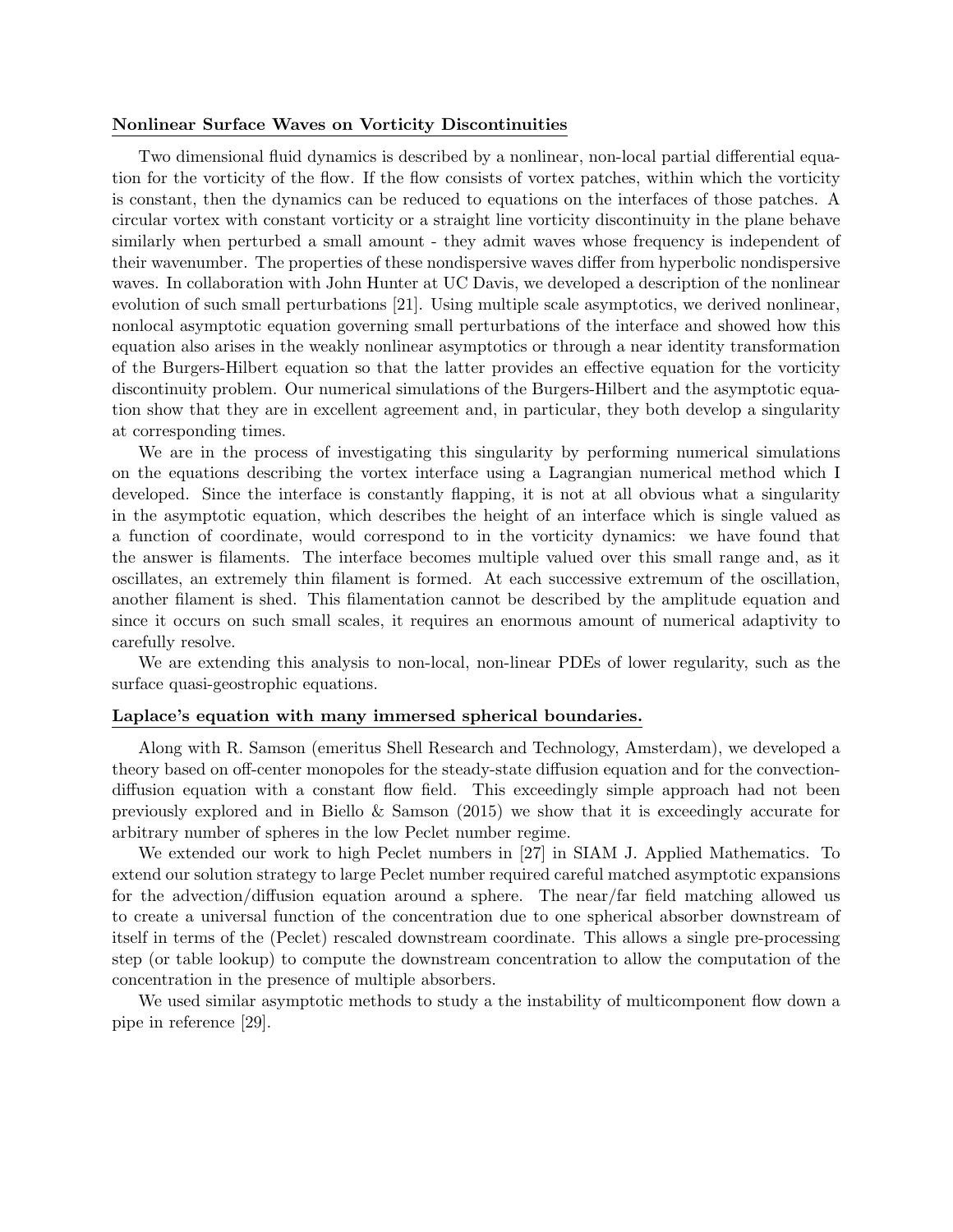# (3) Service

Department service includes FRC (chair of FRC from 2015-2016), GGAM executive committee as well as qualifying exam committees. I have been a very active undergraduate advisor for about 10 years now and have served as Head Adviser from Fall 2017.

During the last 3 years, my service to the Academic Senate has been significant and has consumed a significant amount of time. I am very proud to say that this time was well spent and I will explain below.

For the last two years, and also in years past, I have served as the chair of the UC Davis Preparatory Education Committee (PEC) of the Academic Senate. This committee is a permanent subcommittee of Undergraduate Council (UGC), and as chair of PEC I was a member of UGC. Furthermore, each of the individual campus chairs of PEC serve on the systemwide Committee on Preparatory Education in Oakland (UCOPE).

I have dedicated my last two years on these committees to pursuing reform of the evaluation and delivery of the Entry Level Writing Requirement at UC Davis. The arcana of the writing requirement do not fit into the context of a candidate's statement. Suffice it to say that the requirement was being poorly delivered (as evidenced by data), was frustrating the students, was not providing good long term writing outcomes for the students, and, by virtue of the fact that it was being delivered outside of UC Davis, had avoided Senate oversight for over 11 years.

The reform of this program required a significant effort in understanding the details of Davis and Systemwide Senate regulations, convincing stakeholders of the need to make changes, convincing the administration that it could be cost effective, writing the necessary regulation and bylaws to implement the changes, and shepherding these changes through the Academic Senate. I am proud to say that I, along with my many partners in departments across L&S, was successful in this endeavor and I am firmly convinced that the new framework of writing instruction will provide a modern, accountable writing pedagogy for all of our students. I personally shepherded 2 regulation and 1 bylaw change through the UC Davis Academic Senate in order to allow the implementation of these reforms. I was also instrumental in forcing UCOPE to carefully consider the efficacy of the Analytic Writing Placement Exam which is used as the benchmark to place all UC students in writing instruction.

# (3) Diversity Statement

Regarding diversity I am currently working with 2 female graduate students, Xiaoyun Niu and Jennifer Piaseczny. During the review period I graduated one female graduate student, Amanda Back. The postdoc with whom I'm collaborating, Jorge Guerra, is from an under-represented minority group. This past summer I mentored 2 women in undergraduate research, Ruicong Zheng and Polina Khapikova. The writing reform I pursued for the academic senate was intended to help fix a massive inequity for underprivileged first year students that resulted from the existing Entry Level Writing Program.

## (3) Teaching

I have taught mostly Vector Calculus, Partial Differential Equations, and Ordinary Differential Equations over the last three years. I have worked hard to change the philosophy of lower division mathematics from a"plug and chug" approach (with which many students feel comfortabls) to one